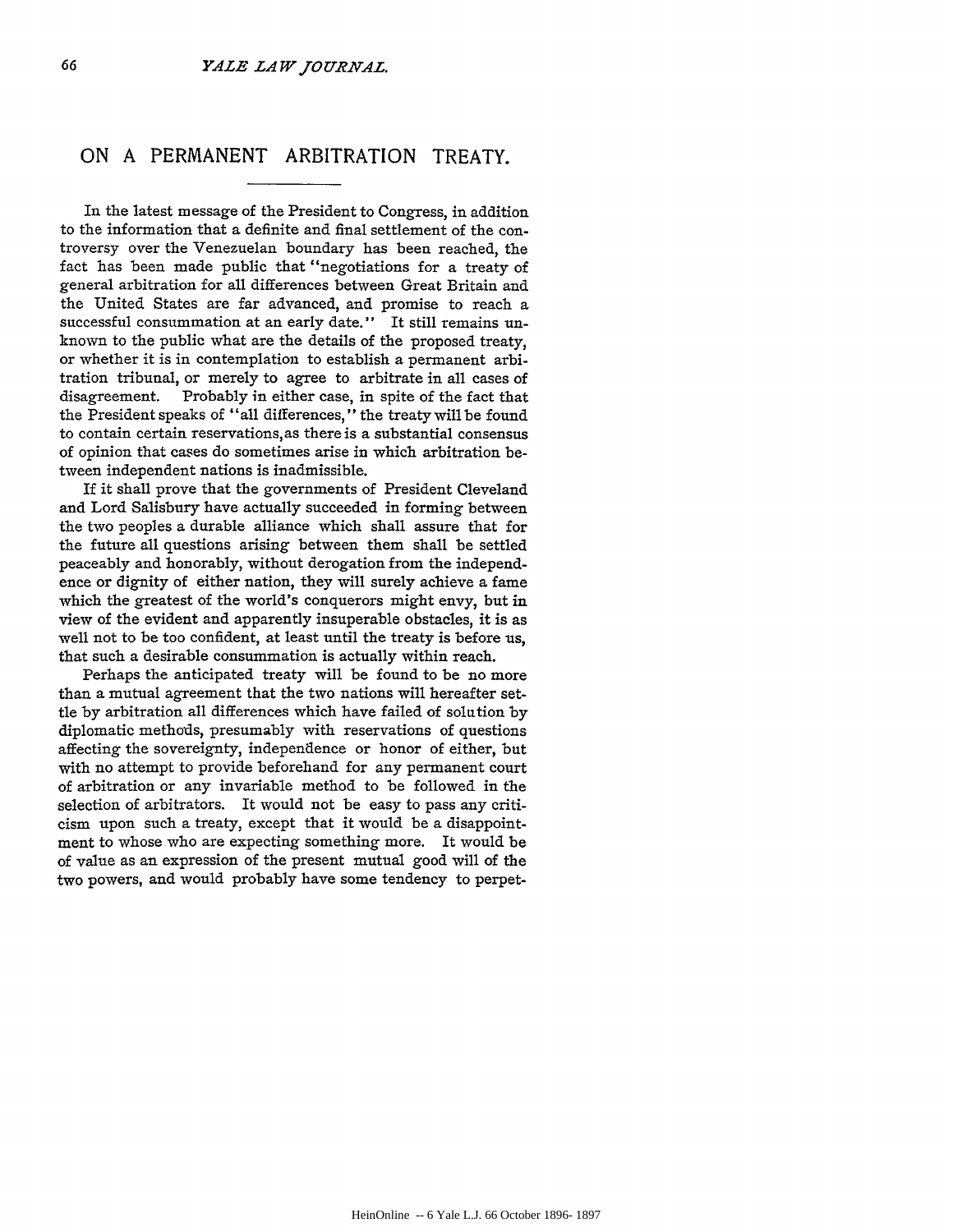uate that good will, but it would after all amount to little more in fact than the assurances of lasting peace and amity contained in many an existing treaty, and would be but a feeble bulwark of peace in any future clash of real or supposed interests.

It may be that the attempt is to be made to provide in advance for the manner in which future differences are to be laid before the arbitrators, for the mode of selecting these and of giving effect to their decision. This would be going a little farther, but only to encounter difficulties without compensating advantages. It is not the constitution or procedure of the tribunal that is the critical matter when any international question threatens a rupture of friendly relations, for such points are comparatively easy of settlement when once the governments have agreed that arbitration and not war shall end the dispute, and such an agreement could not be helped and might be hindered by an already existing treaty regulating the subsequent procedure. Should it happen on any future occasion that one of the governments considered the provisions of the general arbitration treaty likely to prove prejudicial to its interests in the particular case it would form a temptation to refuse arbitration rather than a reason for consenting to it.

General expectation, however, goes far beyond this, and looks for the establishment of a permanent High Court, to be at once the means of reconciliation of all disputes and a visible evidence to all mankind that two great nations have forever repudiated the savagery of war as the *ultima ratio gentium* and have substituted for it, as between themselves, the peaceful rule of international justice. It is at least a beautiful dream, and until we know better we may hope that it is to prove something more than a dream, but the difficulties to be overcome are disheartening. For, in the first place, how could such a court be satisfactorily constituted? If it were to be composed of an equal number of members from each nation there would be little probability of agreement. Absolute impartiality is too rare- a quality to permit of reasonable expectation that the judges could wholly divest themselves of national bias where their national interests were involved. It must be remembered that in most disputed questions there is much to be said for both sides, and that it is seldom that either party to a controversy is so clearly in the right that upright and intelligent men cannot differ in their judgment. If impartiality could be expected from any body of men in the world it could surely be from the Judges of the Supreme Court of the United States, yet we all remember how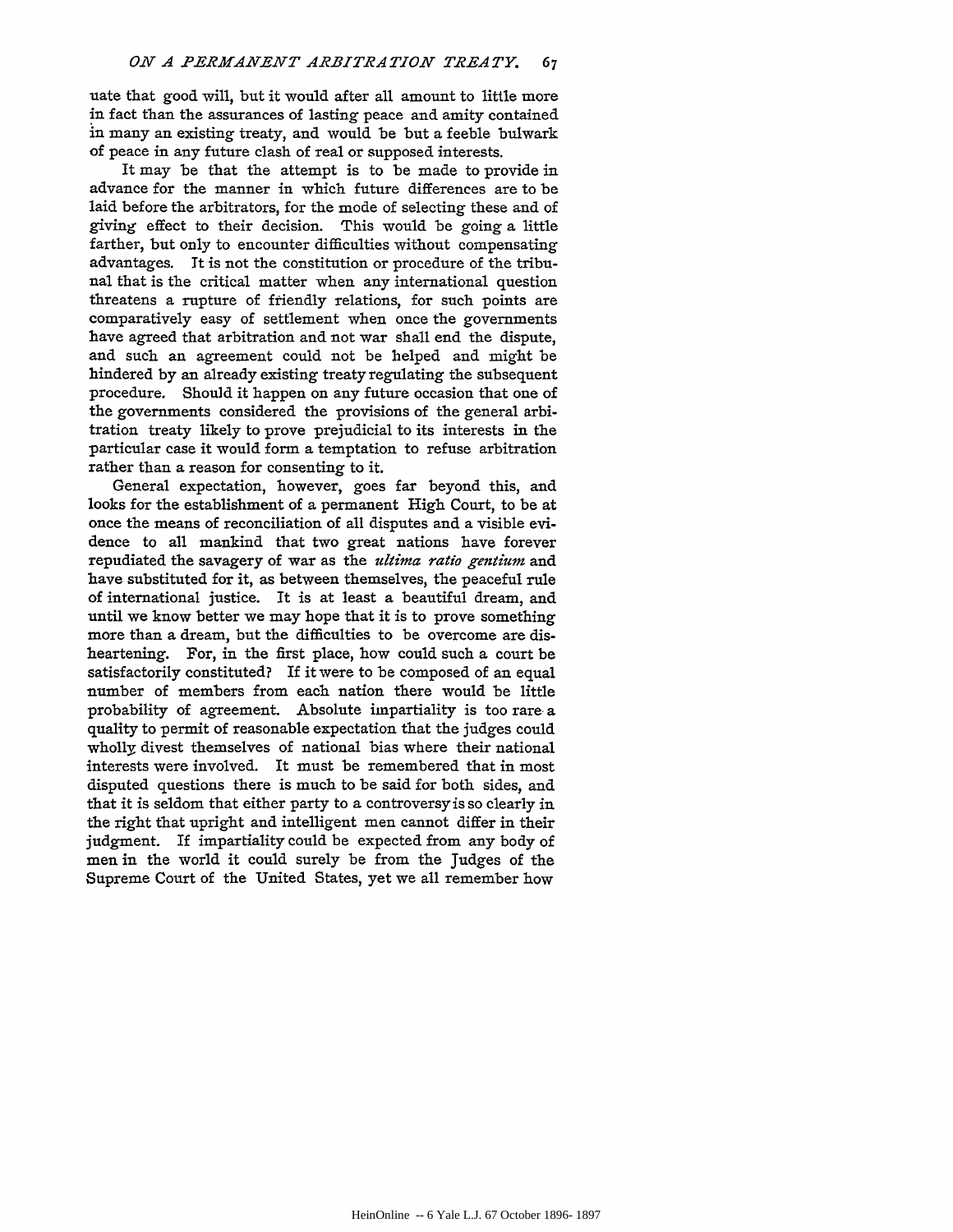they divided as members of the Electoral Commission of 1876. If, in order to secure a majority decision, one or more members of the court are to be foreigners, then he or they will in reality give the decision and the American and English judges will be only the more relieved from any duty to be impartial, as the presence of foreigners would in effect be an admission that the others were expected to be partisans and in the guise of judges to be in fact advocates. It is perhaps theoretically possible, though it would certainly be somewhat anomalous, that a permanent Anglo-American court should be composed entirely of foreigners.

But the obstacles in the way of devising and organizing a court are insignificant in comparison with those which would impede its successful working. How is it to be determined when and how an issue is to be submitted to its adjudication? If this is to be left to the agreement of the governments in each case, if they are to be as free as now to arbitrate or not to arbitrate, then there is no gain whatever; there is positive disadvantage in the existence of a permanent court. As already said, the agreement to arbitrate is the critical matter which when settled leaves subsequent details relatively easy. But the existence of a court would in no case tend to promote such agreement, while it might often hinder it, should either nation suspect, with or without reason, that the court as constituted was likely to decide adversely to its claims in any particular case. If, on the other hand, the court itself is to be clothed with power, either on its own motion or on application of one of the governments concerned, to take jurisdiction in case of disputes without the consent of both parties, then it is more than likely that the first attempt to exercise this authority would also be the last, for the only possible power to compel obedience would lie in the armed force of the other nation. It is almost uniformly admitted that certain questions must be exceptions to any scheme of permanent arbitration; who shall decide whether any question in dispute is within these exceptions? Each nation for itself, always and necessarily, unless they have surrendered their status as independent states, and a refusal to agree upon arbitration would almost surely be based upon such a claim, which would equally be made the ground for refusal to submit to the nominal authority of the court to take jurisdiction on demand of the other party. Suppose such a court to have been in existence one year ago, when the President's message about the Venezuelan boundary dispute suddenly brought us to contemplate the possibility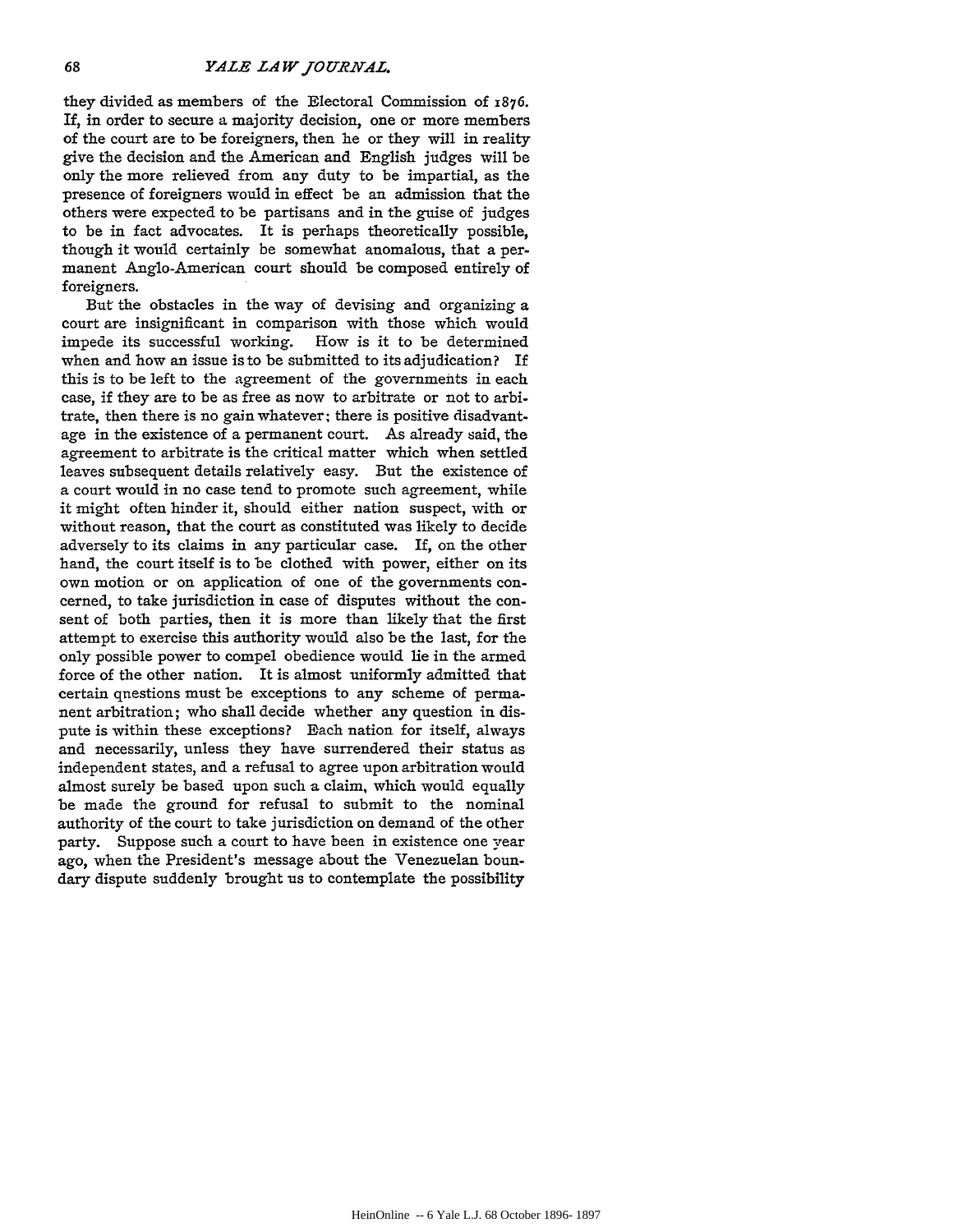of war over a matter which few of us had ever thought of as one in which we had any interest whatever. It is precisely that threat of war which has stirred up the demand that some means shall be found whereby lasting peace shall be assured, at teast between ourselves and England, but what could the court have done in that case? Nothing whatever; there was no question between England and America upon which it could have claimed jurisdiction or which could be decided by arbitration in any form. The boundary question was between England and Venezuela, the question of our right to intervene and to demand of England a certain course of conduct in relation to that dispute was no question of right in the legal sense at all; there was no law, international or otherwise, to give to, or withhold from, the United States such a right. It was a matter of national interest alone, a political question pure and simple, which only the supreme government of the nation could decide. What was true of the Venezuelan question is true of nearly all questions which could possibly need the intervention of arbitration to prevent war. The questions about which nations will fight are generally questions of their own national or dynastic interests or antipathies; they will rarely fight over disputed facts or claims for damages unless they are in a temper to reject all settlement and to fight because they prefer war to peace. It is, perhaps, conceivable that England and America might set up some common authority which, by the consent of both, should be endowed with power to consider and determine not only issues submitted by agreement in each case, but as well all questions where the interests or policy of the two peoples were opposed. If that were done, however, it would not be a court that was established but a supreme government over a confederacy of the Englishspeaking peoples; but a confederacy the most fragile that it ever entered the mind of man to establish, with a government destitute of the most essential attribute of government, the power to enforce its authority. If such a confederacy proved durable it would prove that we were ready in fact for a far closer union, for the reunion of the severed branches in one vast Anglo-Saxon empire. There are some who dream of such a union, and possibly the future may bring it forth, but it certainly is not yet desired by the mass of the people on either side of the ocean.

Most men who have given the subject careful thought have found themselves forced to the conclusion that a permanent court of arbitration between two nations alone is impracticable, but many have believed that such a court might be established